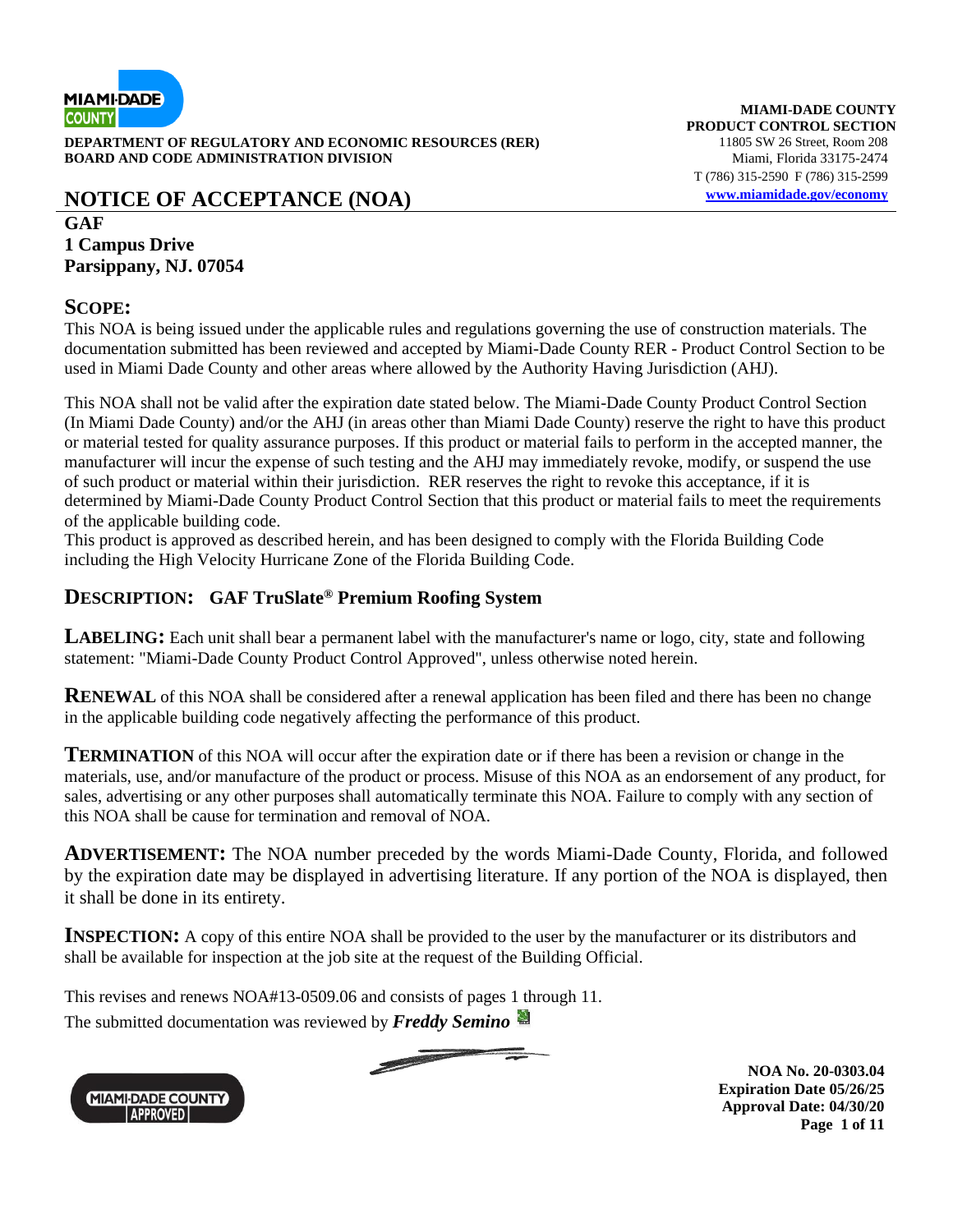## **ROOFING ASSEMBLY APPROVAL**

| Roofing              |
|----------------------|
| <b>Roofing Slate</b> |
| Slate                |
| Wood                 |
|                      |

# **PRODUCT DESCRIPTION:**

| <b>Product</b>                                                                  | <b>Dimensions</b>                                                     | <b>Test Specifications</b> | <b>Product Description</b>                                                                                                                                                         |
|---------------------------------------------------------------------------------|-----------------------------------------------------------------------|----------------------------|------------------------------------------------------------------------------------------------------------------------------------------------------------------------------------|
| TruSlate <sup>®</sup> - Onyx Black<br>(Manuf. Loc. $#5$ )                       | various                                                               | <b>TAS 110</b>             | Dense sound rock, quarried for roofing<br>stock. Thickness from $\frac{1}{4}$ to 3/8" and<br>various widths and lengths.                                                           |
| $TruSlate^{\circledR} - Autumn$<br><b>Dusk</b><br>(Manuf. Loc. #1)              | various                                                               | <b>TAS 110</b>             | Dense sound rock, quarried for roofing<br>stock. Thickness from $\frac{1}{4}$ " to $\frac{3}{8}$ " and various<br>widths and lengths.                                              |
| TruSlate® – Charcoal<br>(Manuf. Loc. $#1$ )                                     | various                                                               | <b>TAS 110</b>             | Dense sound rock, quarried for roofing<br>stock. Thickness from $\frac{1}{4}$ to $\frac{3}{8}$ and various<br>widths and lengths.                                                  |
| TruGrip <sup>™</sup> Batten and<br><b>Hanger System</b><br>(Manuf. Loc. #3, #4) | $L = 48"$<br>$W = 2$ "<br>Thickness = $0.020$ "<br>Wire Hanger: 12ga. | ASTM A580                  | Stainless steel batten and stainless steel<br>hangar assembly for use with GAF TruSlate®<br>Premium Roofing System.                                                                |
| UnderBlock <sup>TM</sup> UV &<br><b>Moisture Barrier</b>                        | $12-3/4$ " x 350' rolls                                               | ASTM D 226 Type II         | Synthetic felt underlayment designed as a<br>slate roofing interlayment.                                                                                                           |
| <b>TruSlate<sup>®</sup> Ridge Vent</b><br>(Manuf. Loc. $#2$ )                   | $H = 7/8$ "<br>$W=13-13/16"$<br>$L=48"$                               | TAS 100(A)                 | Plastic low profile attic ridge vent for<br>installation with GAF TruSlate® Premium<br>Roofing System only.                                                                        |
| WeatherWatch® Mineral<br><b>Surfaced Leak Barrier</b>                           | $36$ " x $50$ " rolls<br>$36$ " x $67$ " rolls                        | <b>ASTM D 1970</b>         | Granular surfaced modified, fiberglass<br>reinforced, bituminous sheet material for use<br>as an underlayment in sloped roof<br>assemblies. Designed as an ice and rain<br>shield. |
| <b>StormGuard®</b><br><b>Film Surfaced Leak</b><br><b>Barrier</b>               | $36$ " x $66.7$ " rolls                                               | <b>ASMT D 1970</b>         | Modified, fiberglass reinforced, bituminous<br>sheet material for use as an underlayment in<br>sloped roof assemblies. Designed as an ice $\&$<br>rain shield.                     |

**NOA No. 20-0303.04 Expiration Date 05/26/25 Approval Date: 04/30/20 Page 2 of 11**

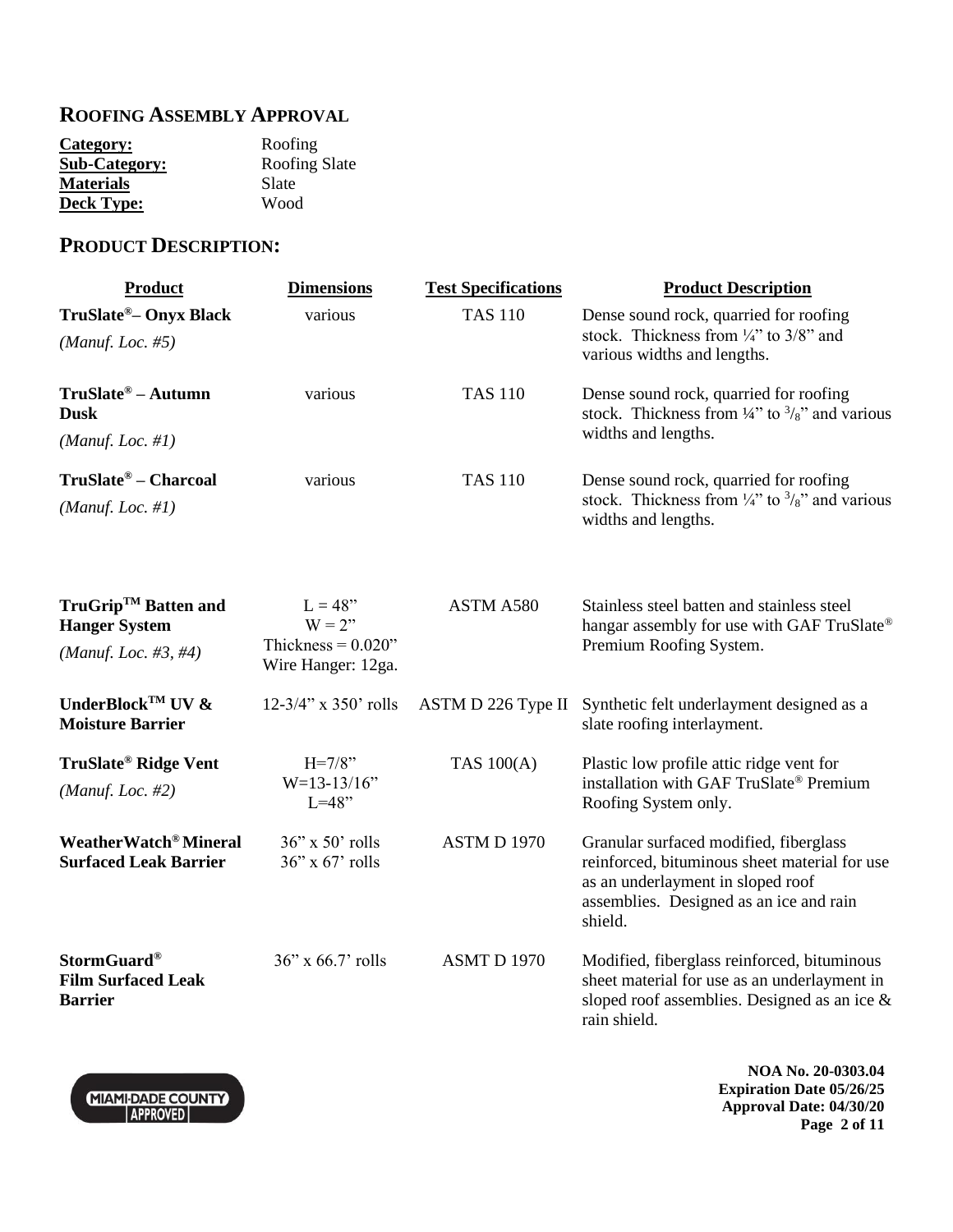| Deck-Armor <sup>TM®</sup> Premium<br><b>Breathable Roof Deck</b><br><b>Protection</b> | $48"$ x 250' rolls<br>$48"$ x $100'$ rolls  | ASTM D 226 Type II A UV-stabilized polypropylene breathable<br>underlayment. To be used for roof deck<br>protection as an underlayment in sloped roof<br>assemblies.      |
|---------------------------------------------------------------------------------------|---------------------------------------------|---------------------------------------------------------------------------------------------------------------------------------------------------------------------------|
| Tiger Paw™ Roof Deck<br><b>Protection</b>                                             | $48''$ x 250' rolls<br>$48"$ x $100'$ rolls | ASTM D 226 Type II A UV-stabilized polypropylene non-<br>breathable underlayment. To be used for<br>roof deck protection as an underlayment in<br>sloped roof assemblies. |
| VersaShield® Fire-<br><b>Resistant Roof Deck</b><br><b>Protection</b>                 | $42$ " x $100$ " rolls                      | ASTM D 226 Type II Non-Asphaltic fiberglass-based<br>underlayment and/or fire barrier.                                                                                    |

## **EVIDENCE SUBMITTED:**

- 1. Poultney, VT.
- 2. Cumming, GA.
- 
- 3. Ningbo, China<br>4. Guangdong, Ch 4. Guangdong, China
- 5. Toronto, ON. Canada



**NOA No. 20-0303.04 Expiration Date 05/26/25 Approval Date: 04/30/20 Page 3 of 11**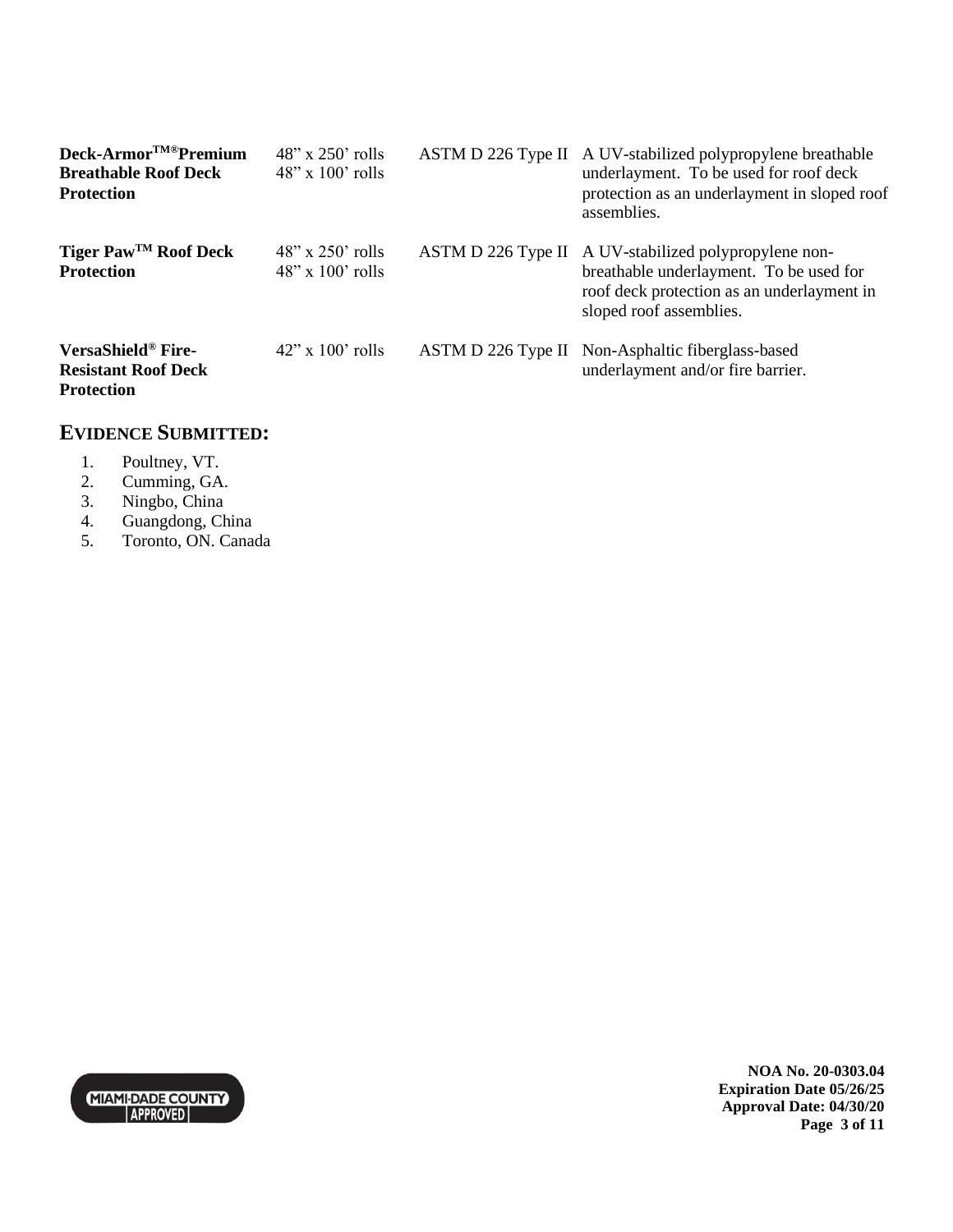# **EVIDENCE SUBMITTED:**

| <b>Test Agency</b>                | <b>Test Identifier</b> | <b>Test Name/Report</b> | Date       |
|-----------------------------------|------------------------|-------------------------|------------|
| <b>PRI Construction Materials</b> | BRY-059-02-01          | <b>TAS 100</b>          | 12/19/06   |
| Technologies.                     | GAF-242-02-02          | ASTM D 226              | 01/20/10   |
|                                   | 376T0065               | ASTM D 226              | 02/20/2020 |
| <b>Underwriters Laboratories</b>  | 07CA06956              | <b>UL580</b>            | 02/12/07   |
| <b>Architectural Testing</b>      | A5250.01-109-18        | TAS $100(A)$            | 05/21/12   |
|                                   | B9692.01-106-13-R1     | ASTM C 406              | 02/13/13   |
|                                   | C5293.01-106-31        | ASTM C 406              | 04/16/13   |
|                                   | D2702.01-106-18        | ASTM D <sub>635</sub>   | 06/30/14   |
|                                   |                        | ASTM D <sub>638</sub>   |            |
|                                   |                        | <b>ASTM D 1929</b>      |            |
|                                   |                        | ASTM D 2843             |            |
|                                   |                        | <b>ASTM E 84</b>        |            |
|                                   |                        | ASTM G 155              |            |



**NOA No. 20-0303.04 Expiration Date 05/26/25 Approval Date: 04/30/20 Page 4 of 11**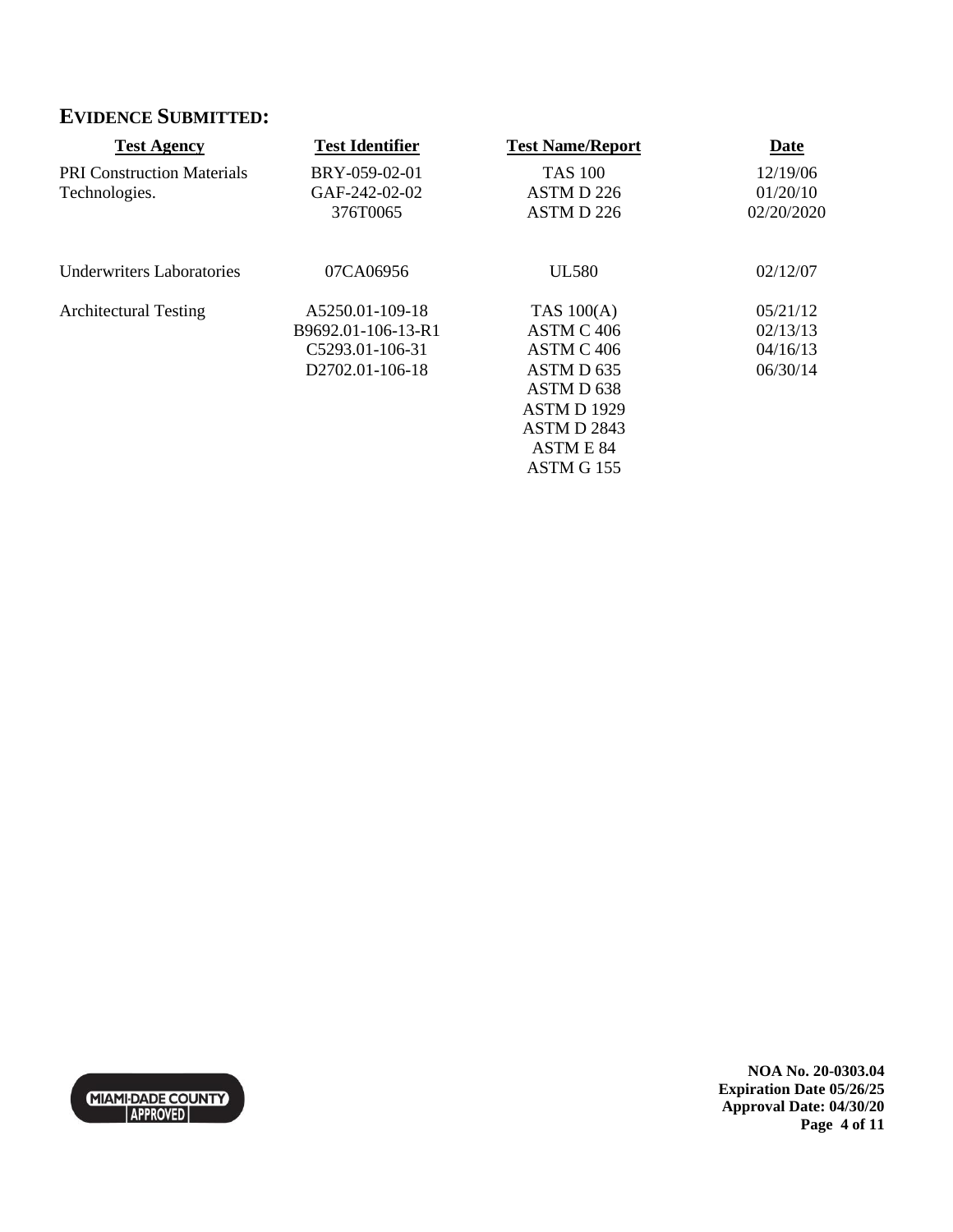### **APPROVED SYSTEMS:**

| <b>Deck Type:</b>        | Wood, Non-insulated                                 |
|--------------------------|-----------------------------------------------------|
| <b>Deck Description:</b> | $\frac{19}{32}$ " or greater plywood or wood plank. |
| <b>Slope Range:</b>      | 4:12 or greater                                     |

**Deck Attachment:** In accordance with applicable building code, but in no case shall it be less than #8 corrosion resistant screws spaced 6" o.c. In reroofing, where the deck is less than  $\frac{19}{32}$ " thick (Minimum  $15/32$ ") the above attachment method must be in addition to existing attachment.

### **Underlayment: For slopes 4:12 up to and including 5:12:**

Apply one layer of GAF Deck-Armor<sup>™</sup> Premium Breathable Roof Deck Protection, Tiger Paw<sup>™</sup> Roof Deck Protection, or VersaShield® Fire-Resistant Roof Deck Protection with a minimum 3" side lap and 6" end lap with minimum 3' between end laps mechanically fastened to deck with approved nails and tin caps 6" o.c. at the laps and four staggered rows 12" o.c. the field of the roll. Or, apply two layers of ASTM D226 Type II (#30 Underlayment) asphalt saturated underlayment by installing a 19" wide starter strip of ASTM D226 Type II (#30 Underlayment) asphalt saturated underlayment at the eave edge and then applying additional sheets to cover the deck with a 19" overlap and minimum 6" end laps.

In addition, apply a self-adhering GAF StormGuard® Film-surfaced Leak Barrier or WeatherWatch® Mineral Surfaced Leak Barrier on top of the Deck-Armor<sup>™</sup> Premium Breathable Roof Deck Protection, Tiger PawTM Roof Deck Protection, VersaShield® Fire-Resistant Roof Deck Protection, or ASTM D226 Type II (#30 Underlayment) covering the full deck with a minimum 3" side lap and 6" end lap. Place the first course of membrane parallel to the eave, rolling the membrane to obtain maximum contact. Remove the release membrane as the membrane is applied. Vertical strapping of the roof with the GAF Leak Barrier is acceptable.

### **For slopes over 5:12:**

Apply one layer of GAF Deck-Armor™ Premium Breathable Roof Deck Protection, Tiger Paw™ Roof Deck Protection, or VersaShield® Fire-Resistant Roof Deck Protection with a minimum 3" side lap and 6" end lap with minimum 3' between end laps mechanically fastened to deck with approved nails and tin caps 6" o.c. at the laps and four staggered rows 12" o.c. the field of the roll. Or, apply two layers of ASTM D226 Type II (#30 Underlayment) asphalt saturated underlayment by installing a 19" wide starter strip of ASTM D226 Type II (#30 Underlayment) asphalt saturated underlayment at the eave edge and then applying additional sheets to cover the deck with a 19" overlap and minimum 6" end laps.

In addition, apply a self-adhering GAF StormGuard® Film-Surfaced Leak Barrier, or WeatherWatch<sup>®</sup> Mineral Surfaced Leak Barrier on top of the Deck-Armor<sup>TM</sup> Premium Breathable Roof Deck Protection, Tiger PawTM Roof Deck Protection, VersaShield® Fire-Resistant Roof Deck Protection, or ASTM D226 Type II (#30 Underlayment) at the eaves, hips and ridges, gable/rake edges, in valleys, around roof protrusions and at all other vulnerable areas of the roof. At the eave edge, apply GAF Leak Barrier in 18" strips from the eave edge to a point at least 24" (610mm) beyond the inside "warm" wall of the living space. Full deck coverage of a GAF Leak Barrier is also acceptable on slopes over 5:12.



**NOA No. 20-0303.04 Expiration Date 05/26/25 Approval Date: 04/30/20 Page 5 of 11**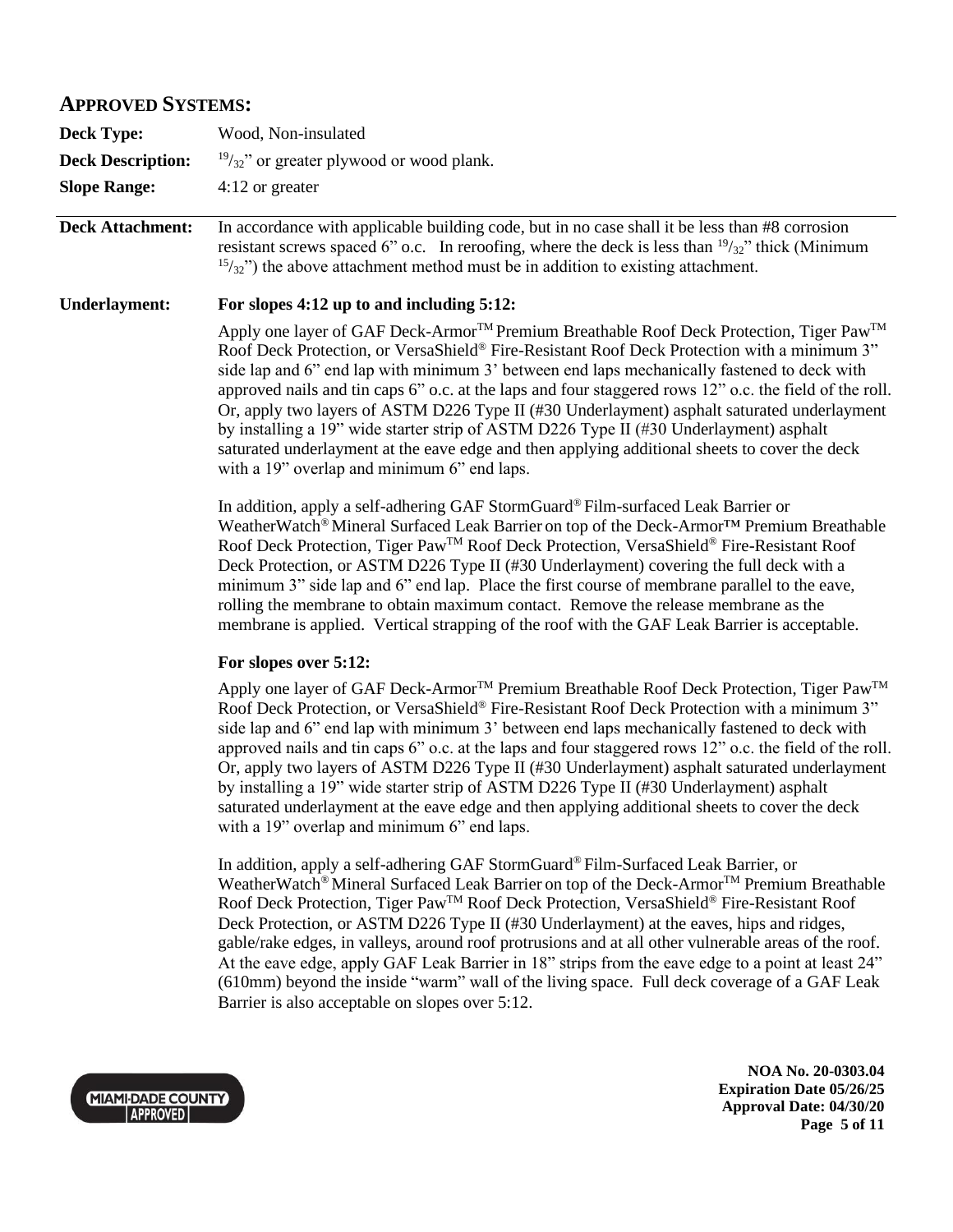**Eave Metal:** For eave and gable drip metal, made of Copper, Lead Coated Copper, Lead or Stainless Steel, fasten with 1-1/4" nails manufactured from similar and compatible material at a maximum spacing of 4" o.c. Eave and gable detail shall be in accordance with the installation instructions and details in GAF's current published installation manual. All composite materials shall be fastened with non-ferrous nails. All metal profiles shall be installed in compliance with RAS 111.

### **Valleys: Only for slopes 5:12 or greater**

Valley metal, made of Copper, Lead Coated Copper, Lead or Stainless Steel, shall be a minimum 24" wide preformed W-shape metal with returns. If the slope is greater than 12:12, valley metal may be reduced to 16" wide. Valley metal shall be set over a minimum 36" wide sweat sheet of Deck-Armor<sup>™</sup> Premium Breathable Roof Deck Protection, Tiger Paw<sup>™</sup> Roof Deck Protection, VersaShield® Fire-Resistant Roof Deck Protection or minimum ASTM D 226 type II embedded in roofing cement, or a GAF StormGuard® Film-Surfaced Leak Barrier, or WeatherWatch® Mineral Surfaced Leak Barrier. Valley metal shall be secured with a minimum of 2 approved 1-  $\frac{1}{4}$ " roofing nails spaced at a maximum distance of 12" o.c. and shall be manufactured from similar and compatible material set in roofing cement. Trim metal at all valley/ridge junctions, ensuring water-shedding capabilities onto the valley. Install metal soaker at all valley junctions. Turn soaker up on sides a minimum of 1" to create a water diverter, ensuring ample watershedding capabilities. Valley detail shall be in accordance with the installation instructions and details in GAF's current published installation manual.

Additionally, install a full sheet of GAF StormGuard® Film-Surfaced Leak Barrier, or WeatherWatch® Mineral Surfaced Leak Barrier, centered on the valley, on top of the Deck-Armor<sup>™</sup> Premium Breathable Roof Deck Protection, Tiger Paw<sup>™</sup> Roof Deck Protection, or VersaShield® Fire-Resistant Roof Deck Protection, or ASTM D 226 Type II (#30 Underlayment).



**NOA No. 20-0303.04 Expiration Date 05/26/25 Approval Date: 04/30/20 Page 6 of 11**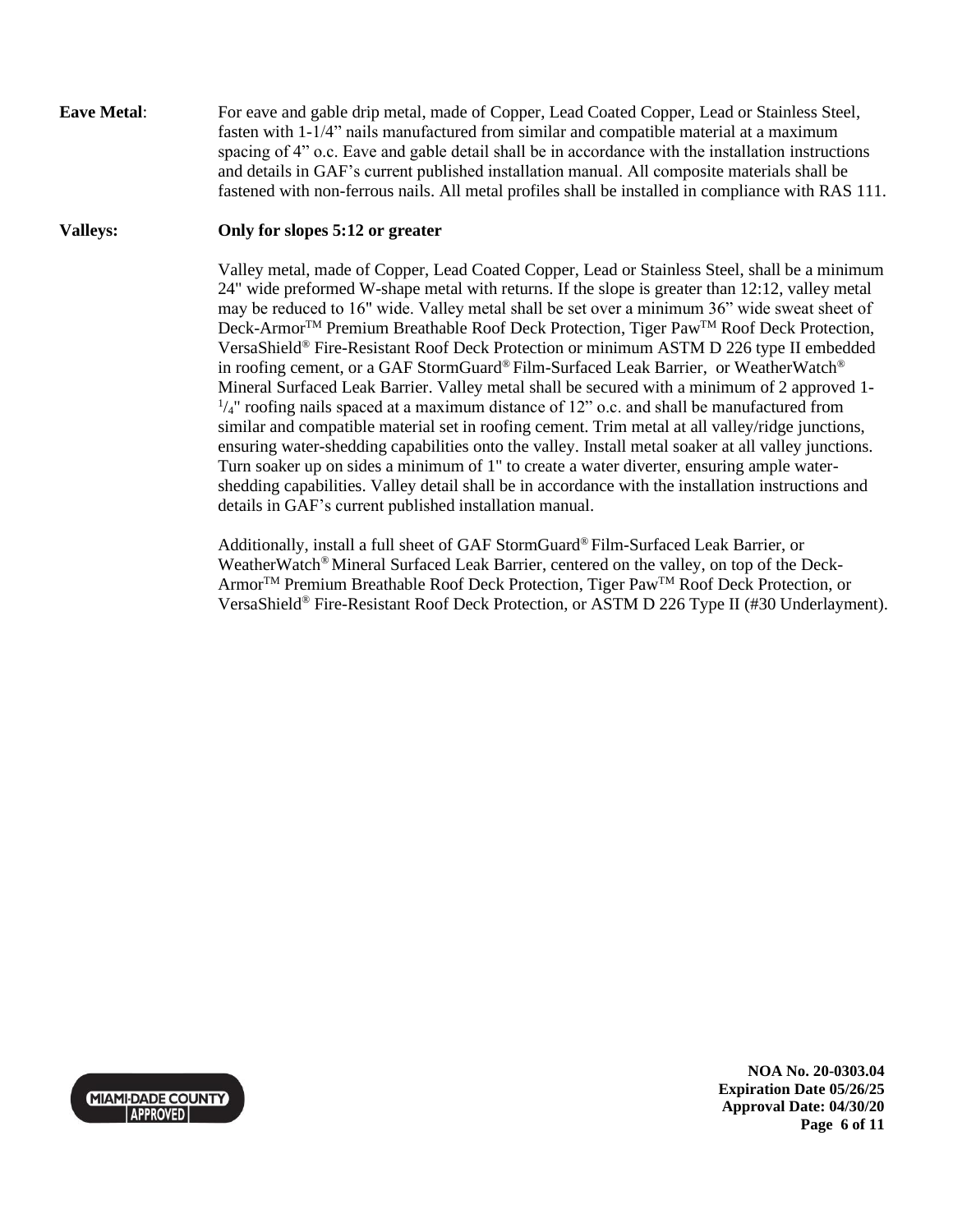**Ventilation:** Install GAF TruSlate<sup>®</sup> Ridge Vent in accordance with GAF's current published installation instructions and this Notice of Acceptance.

> Determine whether the rafters are truss or ridge board construction. Chalk a cut line on each side of ridge. Cut a 1-¾" (truss) or 3-¼" (ridge board) slot along the apex of the roof by cutting 7/8" on each side of the ridge. The slot shall terminate at least 6" from any end walls and at least 12" from hip and ridge intersections or chimneys.



Install an 18" wide piece of peel and stick leak barrier, such as GAF WeatherWatch® Mineral Surfaced Leak Barrier, StormGuard® Film-Surfaced Leak Barrier from the edge of the ridge slot extending down towards the roof deck.

Place the TruSlate® Ridge Vent centered and "peaked" over the ridge slot. Fasten the vent section using 3" ring shank nails. Apply the subsequent ridge vent sections over the length of the ridge. Use a 4" wide piece of peel and stick leak barrier, such as GAF WeatherWatch® Mineral Surfaced Leak Barrier or StormGuard® Film-Surfaced Leak Barrier to cover the joint between subsequent ridge vent sections. Cover all of the exposed nail heads on the vent with exterior grade silicone caulk.



With the ridge vent installed, proceed with installing the top course of slates adjacent to the

**NOA No. 20-0303.04 Expiration Date 05/26/25 Approval Date: 04/30/20 Page 7 of 11**

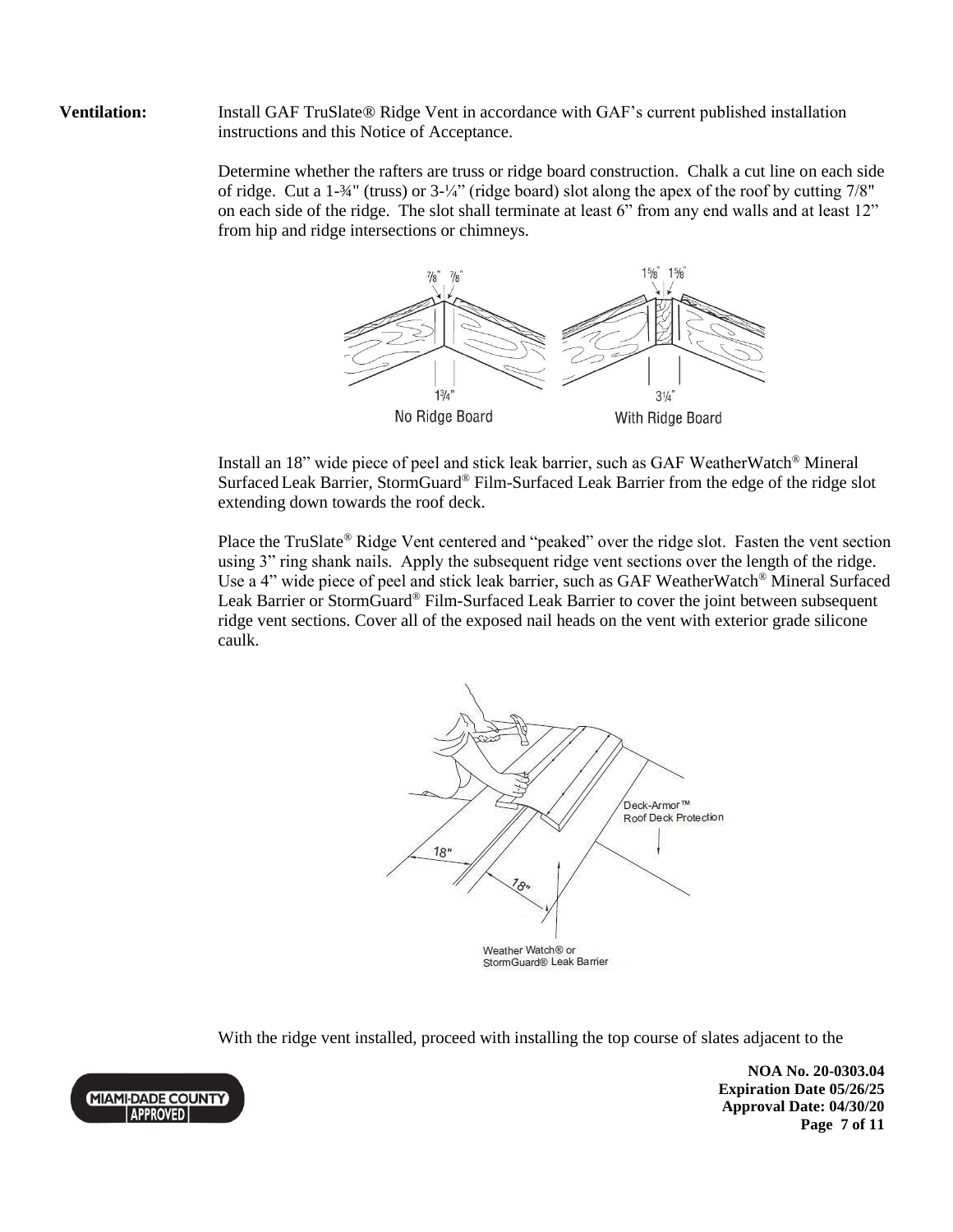TruSlate® Ridge Vent. The UnderBlock™ UV and Moisture Barrier from the top course of slates should always extend 1" above the top of the slate. This portion of the UnderBlock™ UV and Moisture Barrier should be tucked securely under the TruSlate® Ridge Vent.



Fasten trim slates directly to the vent, using two 3" ring shank nails. Install trim slates on top of the ridge vent so they overhang the top course of field slates by at least 1". Succeeding trim slates should cover the previous trim slate by 6", resulting in a finished exposure for each trim slate of 10". Always make sure the top butt edge of both trim slates is centered along the ridge. Join these trim slates so that one trim slate slightly overlaps the other trim slate.



For Net Free Area, refer to manufacturers published literature.



**NOA No. 20-0303.04 Expiration Date 05/26/25 Approval Date: 04/30/20 Page 8 of 11**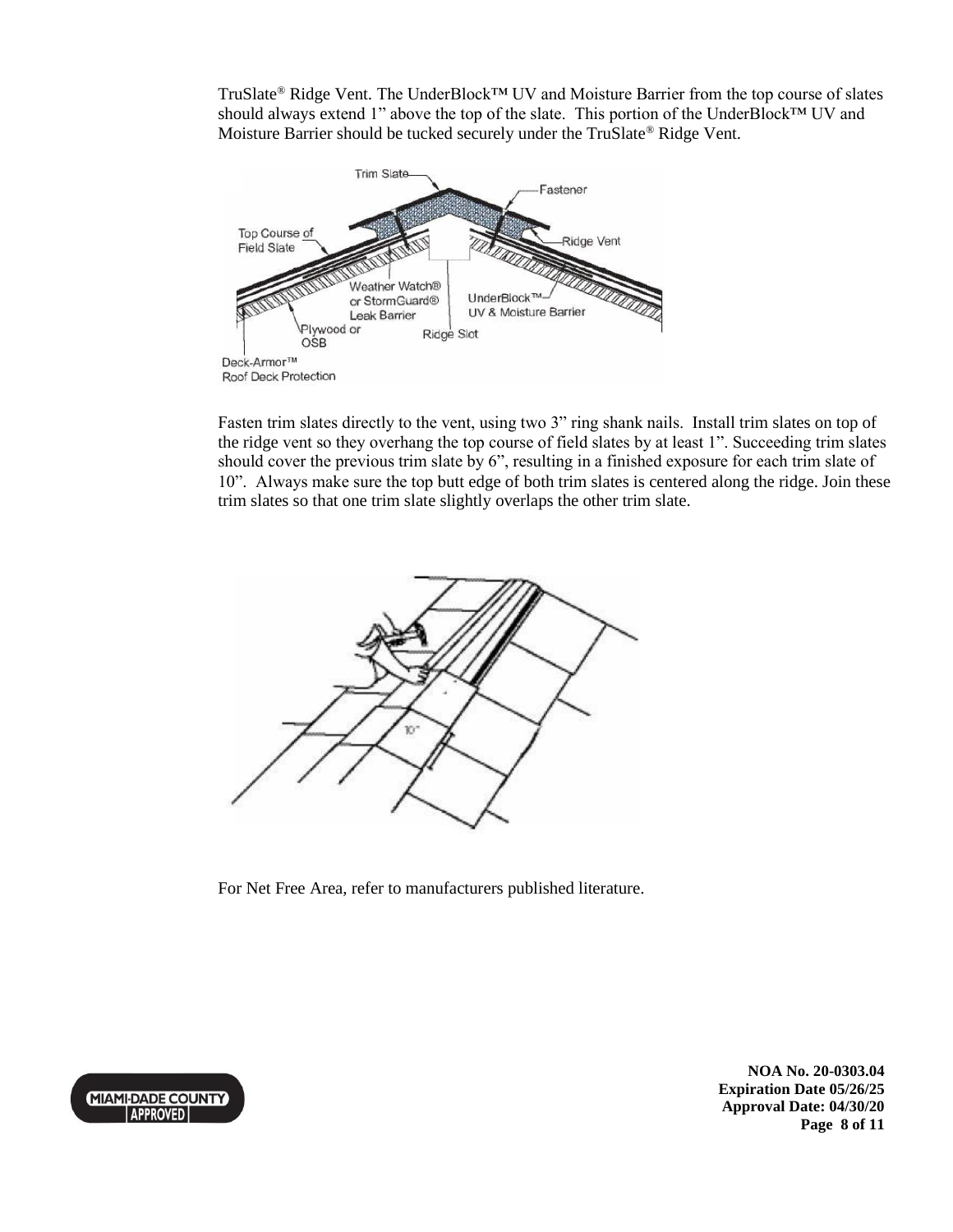| <b>Ridges:</b>                            | Ridges shall be covered with trim slates having an approximate width of 7" and length of 16", and<br>an approximate exposure of 10". The exposure of the ridge trim slates shall be approximately the<br>same as the width of the field slates. Pre-manufactured hip and ridge units are acceptable. In all<br>cases the ridge trim slates cover the top course of the field slate by a minimum of 2". Ridge trim<br>slates shall be installed in a saddle or combing method and shall be attached with an alternating<br>overlap. All ridge trim slates shall be set in an 8" bed of ASTM D 4586 mastic. |
|-------------------------------------------|-----------------------------------------------------------------------------------------------------------------------------------------------------------------------------------------------------------------------------------------------------------------------------------------------------------------------------------------------------------------------------------------------------------------------------------------------------------------------------------------------------------------------------------------------------------------------------------------------------------|
| <b>Application:</b>                       | Install GAF TruSlate® Premium Roofing System in accordance with GAF's current published<br>installation instructions and this Notice of Acceptance.                                                                                                                                                                                                                                                                                                                                                                                                                                                       |
|                                           | TruGrip <sup>TM</sup> Battens shall be installed $9-1/2" - 10"$ o.c. and secured to the plywood deck with 1-<br>1/4" long by 3/8" head diameter stainless steel ring shank nails spaced 6" o.c. Install the<br>TruGrip™ Hangers into the battens 6" o.c.                                                                                                                                                                                                                                                                                                                                                  |
|                                           | UnderBlock <sup>TM</sup> UV & Moisture Barrier is used as an interlayment between the slates, TruGrip <sup>TM</sup><br>Hangers and roof deck. The UnderBlock™ Moisture Barrier is installed in 10'-12' (3.05-3.66m)<br>sections with side laps of at least $12$ " (304.8mm). The $10'$ -12' length sections are placed along the<br>bottom edge of the Battens using Hangers to support the bottom edge of the UnderBlock™ UV &<br>Moisture Barrier. The UnderBlock™ UV & Moisture Barrier is installed "Dull" side up ("Shiny"<br>side down).                                                            |
|                                           | Slate shall be laid so that alternate courses do not align, all joints shall be offset not less than 3"<br>from any underlying joint.                                                                                                                                                                                                                                                                                                                                                                                                                                                                     |
|                                           | Each slate shall be inserted along the battens into the $TruGrip^{TM}$ Hangers supporting the bottom<br>edge of the slate. See Details herein. Each slate shall have a minimum $9-1/2$ " exposure. Slates<br>must always be a minimum of 4" in width and 5" in height and supported by at least two hangers.                                                                                                                                                                                                                                                                                              |
| <b>Maximum Design</b><br><b>Pressure:</b> | $-84.6$ psf. (See General Limitation #5)                                                                                                                                                                                                                                                                                                                                                                                                                                                                                                                                                                  |



**NOA No. 20-0303.04 Expiration Date 05/26/25 Approval Date: 04/30/20 Page 9 of 11**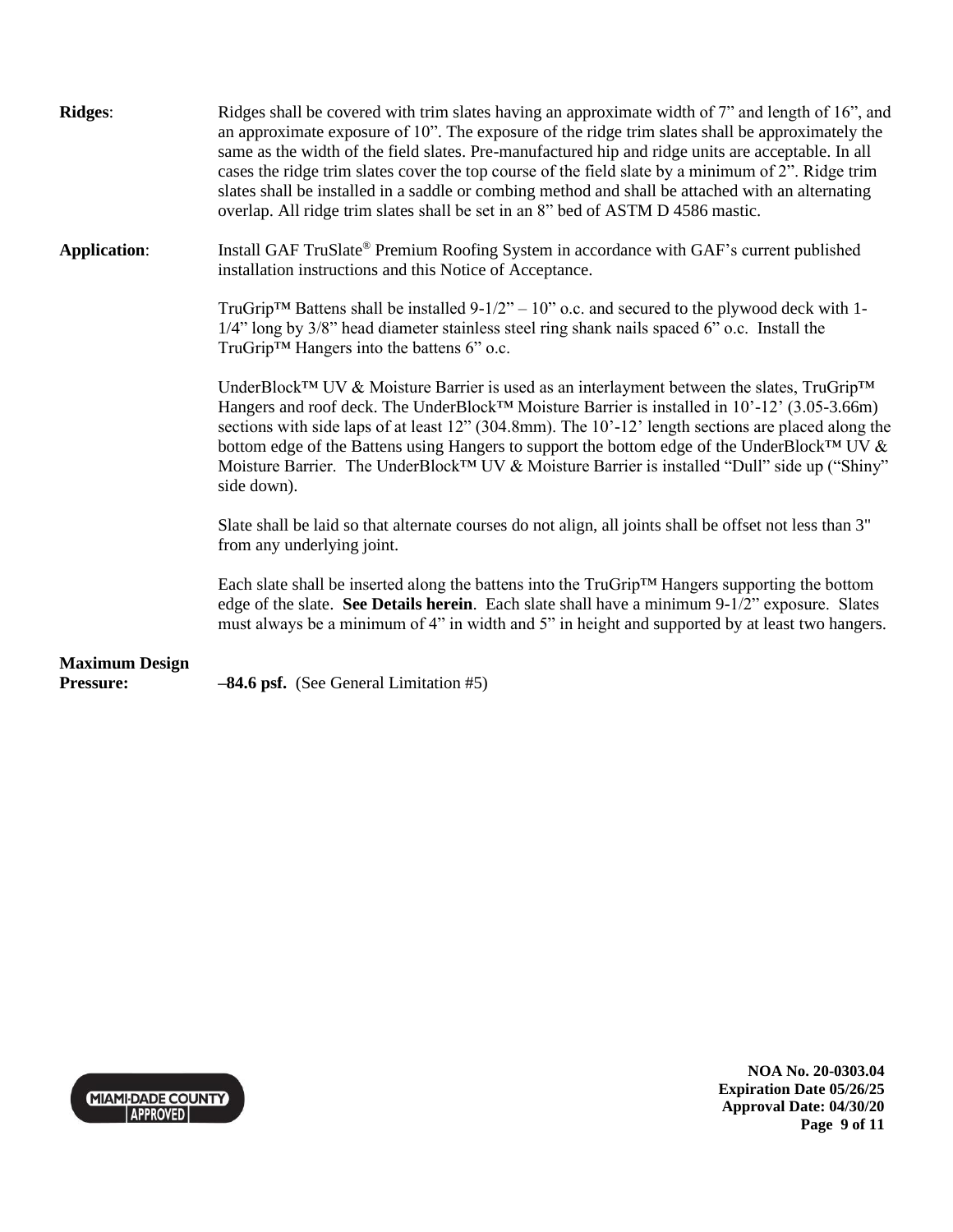## **LIMITATIONS**

- 1. This acceptance is for wood deck applications. Minimum deck requirements shall be in compliance with applicable building code.
- 2. All crates of slates shall bear the imprint or identifiable marking of the manufacturer, name or logo, or following statement: "Miami-Dade County Product Control Approved".
- 3. The applicant shall retain the services of a Miami-Dade County certified testing laboratory to maintain quality control in compliance with the Florida Building Code.
- 4. Application for building permit shall be accompanied by copies of the following: a. This Notice of Acceptance. b. Any other documents required by the Building Official or applicable Building Code in order to properly evaluate the installation of this system.
- 5. The maximum designed pressure listed herein shall be applicable to all roof pressure zones (i.e. field, perimeters, and corners). Neither rational analysis, nor extrapolation shall be permitted for enhanced fastening at enhanced pressure zones (i.e. perimeters, extended corners and corners).
- 6. UnderBlock<sup>TM</sup> UV & Moisture Barrier shall not be left exposed for longer than 30 days after application.
- 7. All products listed herein shall have a quality assurance audit in accordance with the Florida Building Code and Rule 61G20-3 of the Florida Administrative Code.



## **DETAIL DRAWING**

**NOA No. 20-0303.04 Expiration Date 05/26/25 Approval Date: 04/30/20 Page 10 of 11**